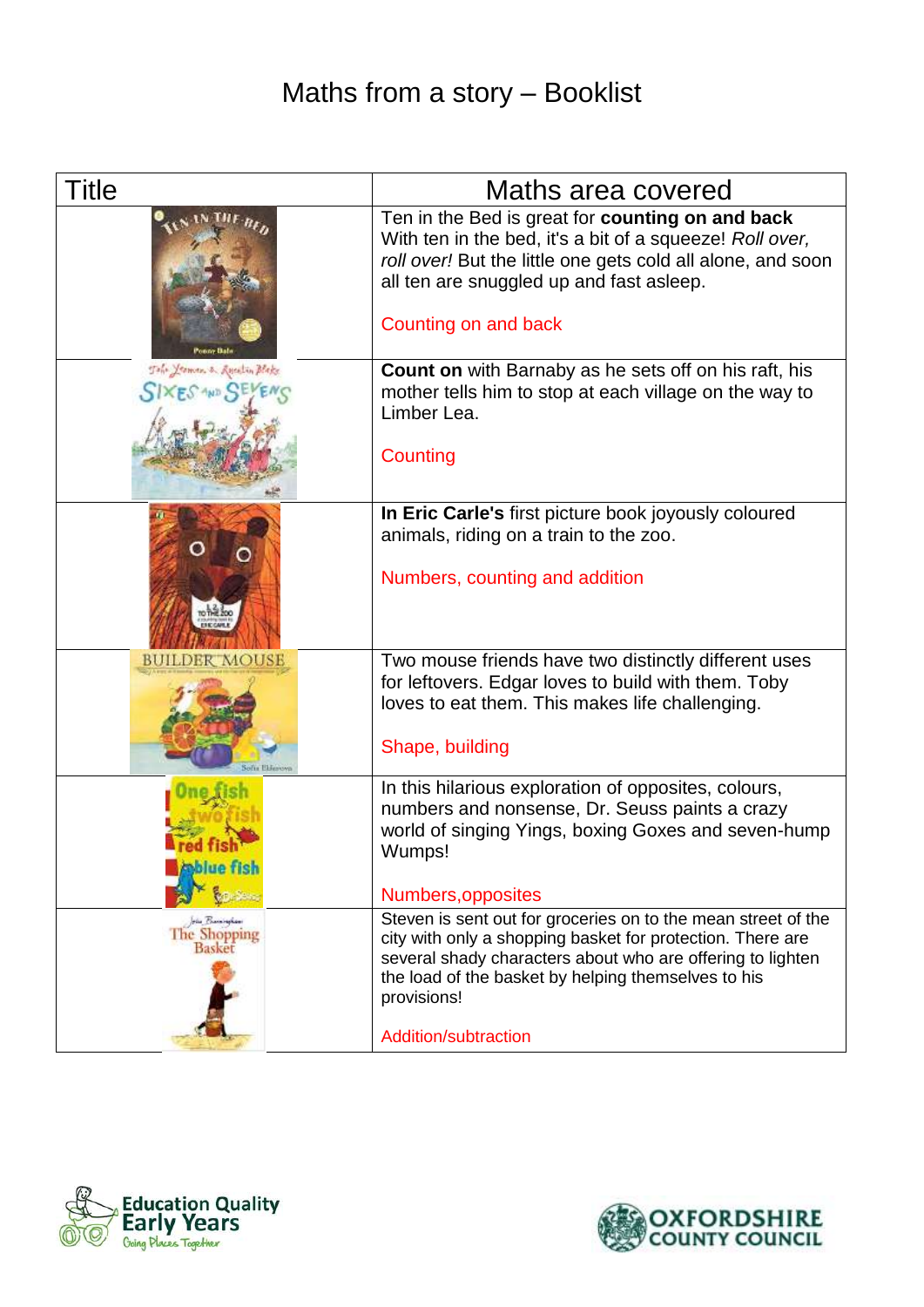| Anentin Blake<br>MISTER | Mr Magnolia has only one boot.<br>He has an old trumpet that goes rooty-toot -                                                  |
|-------------------------|---------------------------------------------------------------------------------------------------------------------------------|
|                         | And two lovely sisters who play on the flute -                                                                                  |
|                         | But Mr Magnolia has only one boot.                                                                                              |
|                         | Counting, pairs, shape, size                                                                                                    |
|                         | Teaches you counting, days of the week, names of<br>fruits, life cycle of a butterfly and so much more!                         |
|                         | Days of the week and counting                                                                                                   |
|                         | One fine morning ten troublesome cockatoos<br>belonging to Professor Dupont escape and he must set<br>about trying to find them |
|                         | Counting                                                                                                                        |
|                         | In The Nickle Nackle Tree                                                                                                       |
|                         | count and add the fabulous creations.                                                                                           |
|                         | <b>Counting and addition</b>                                                                                                    |
|                         | A Charlie and Lola book about counting, numbers<br>and sums in everyday life                                                    |
|                         | Counting, numbers, addition                                                                                                     |
|                         | Kipper has one, two, three, four, five, six favourite toys                                                                      |
|                         | Counting                                                                                                                        |
| The Doorbell Rang       | Ma has made a dozen delicious cookies. It should be                                                                             |
| by Pat Hutchins         | plenty for her two children. But then the doorbell rings -<br>and rings and rings and rings.                                    |
|                         | <b>Numbers and Subtraction</b>                                                                                                  |



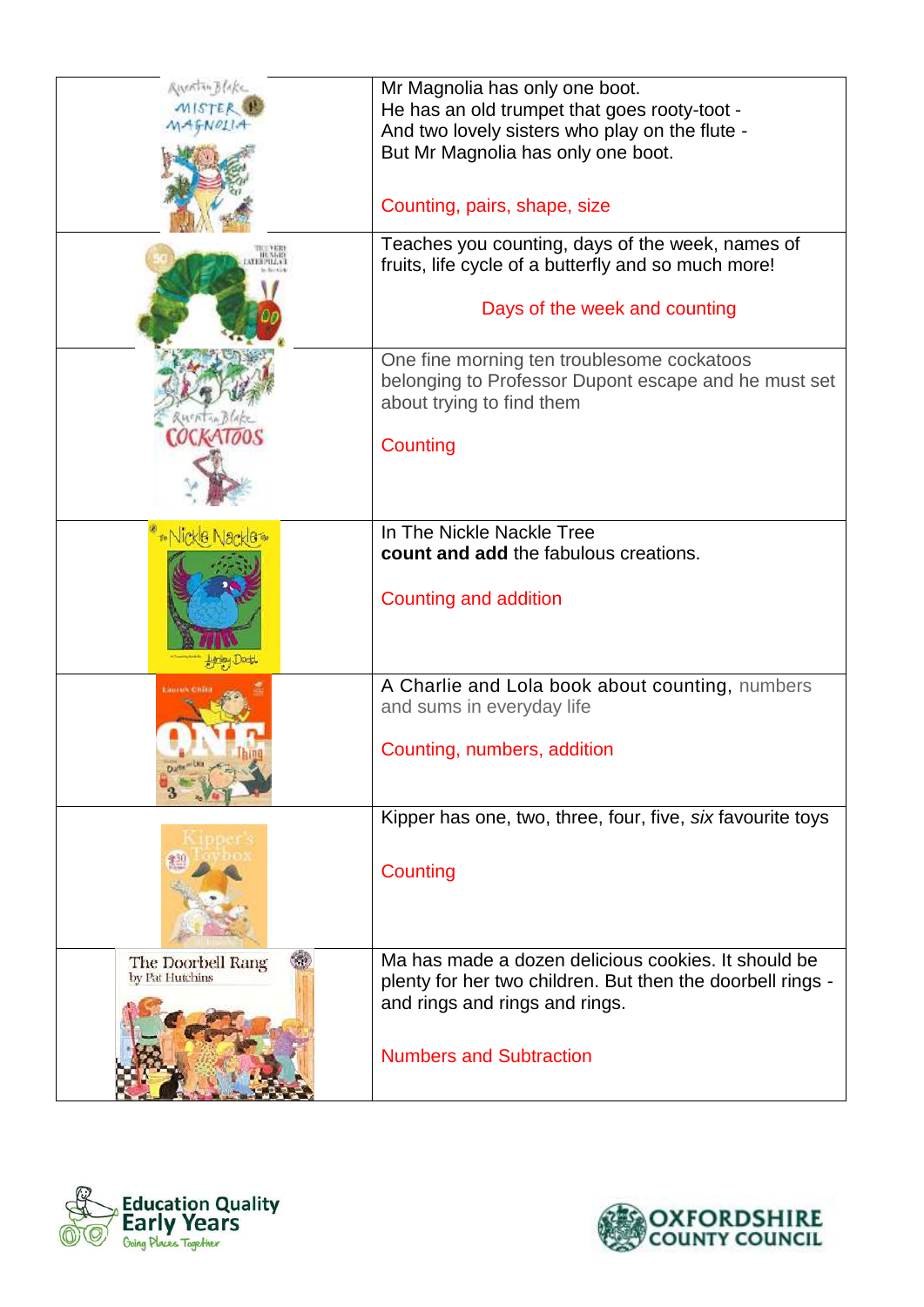| <b>David McKei</b>              | The young elephants want to prove who is the fastest,<br>so Elmer and Wilbur organise a race. Each decorated<br>a different colour, the racers set off around the course<br>and discover things about themselves - Blue may be<br>first and Orange second, but White is kind, Pink and<br>Violet are funny and Yellow is a cheat. Luckily Yellow<br>also learns he is very good at saying sorry, so each<br>young elephant gets a medal from Elmer. |
|---------------------------------|-----------------------------------------------------------------------------------------------------------------------------------------------------------------------------------------------------------------------------------------------------------------------------------------------------------------------------------------------------------------------------------------------------------------------------------------------------|
|                                 | Ordinality<br>Handa decides to take seven pieces of delicious fruit to<br>her friend, Akeyo, who lives in the neighbouring village.<br>But as Akeyo wonders, I wonder what fruit Akeyo will<br>like best?, a series of sneaky animals steal something<br>from Handa's basket, which she's carrying on her<br>head When Handa reaches Akeyo, will she have<br>anything left to offer her friend?<br>Numbers, subtraction                             |
|                                 | Learn to count with Handa in the sequel to the<br>bestselling Handa's Surprise.<br>Counting                                                                                                                                                                                                                                                                                                                                                         |
|                                 | If one is a snail, and two is a person  we must be<br>counting by feet! Children will love this hilariously<br>illustrated introduction to simple counting and<br>multiplication with big feet and small - on people and<br>spiders, dogs and insects, snails and crabs - from one<br>to one hundred!                                                                                                                                               |
|                                 | Counting and simple multiplication                                                                                                                                                                                                                                                                                                                                                                                                                  |
| The Tiger Who<br>Came<br>to Tea | Begin to understand and use ordinal numbers<br>Numbers, passage of time                                                                                                                                                                                                                                                                                                                                                                             |
| 安切さ生 工科学名                       | A wonderful introduction to numbers as each page<br>reveals babies involved in various crazy antics until<br>ten little babies lie fast asleep in their beds.<br>Numbers, counting                                                                                                                                                                                                                                                                  |



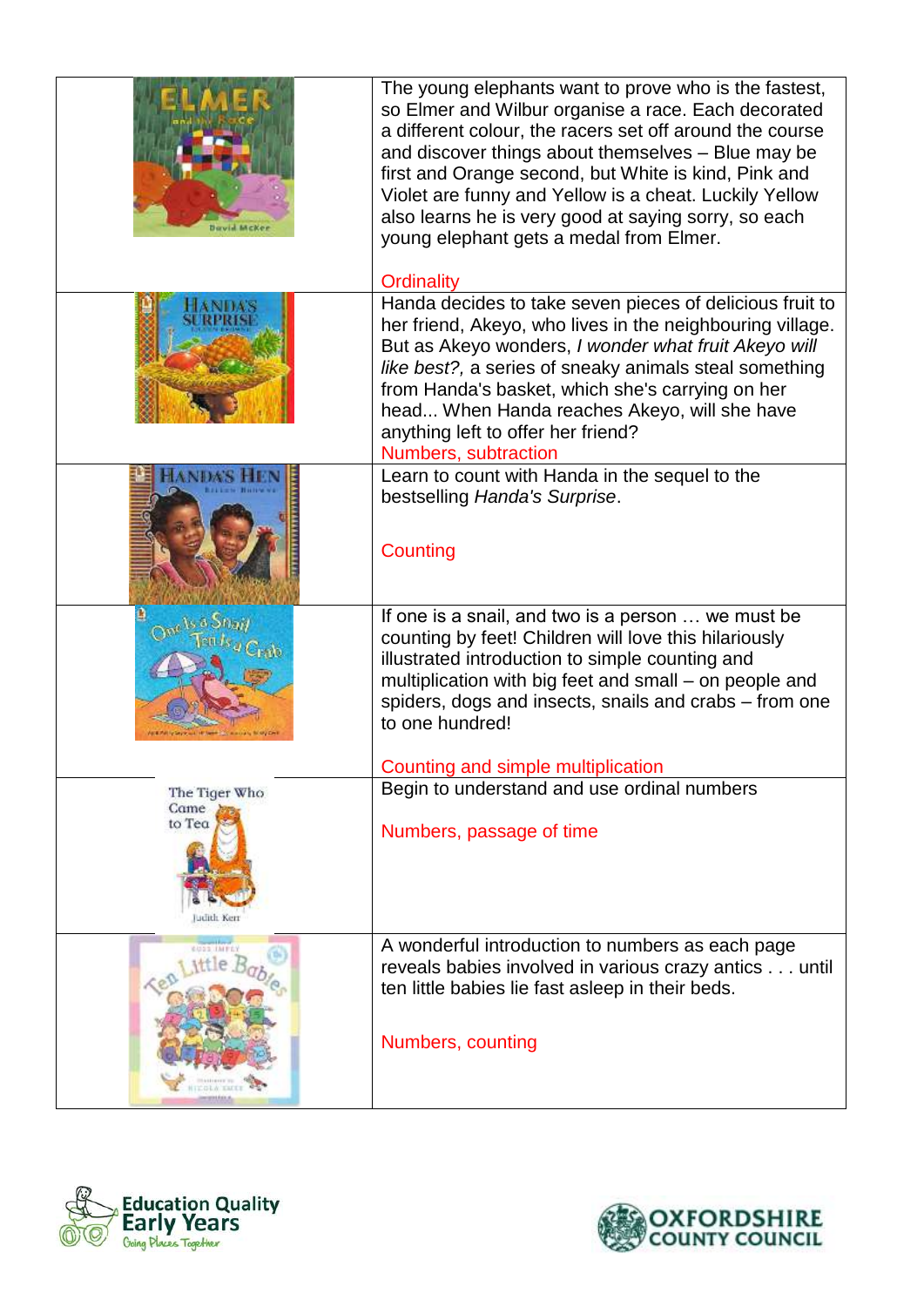| len Black Dots                         | What can you do with ten black dots? Just about<br>anything! In this exciting, unique counting book, one<br>dot can make a sun, two dots can make they eyes of a<br>fox, and three dots can make a snowman's face. And<br>that's just the beginning!<br>Numbers, counting                                                                                                                                                                                                                                                                                        |
|----------------------------------------|------------------------------------------------------------------------------------------------------------------------------------------------------------------------------------------------------------------------------------------------------------------------------------------------------------------------------------------------------------------------------------------------------------------------------------------------------------------------------------------------------------------------------------------------------------------|
| $\bullet$ $S$ ix $D$ inner<br>$S_{id}$ | Sid is a cat who is addicted to having six meals a day<br>and glories in this lifestyle. Manipulative, persuasive<br>and a charmer he has wrapped everybody round his<br>little paw - each owner believes that Sid belongs to<br>them only until the day he is found out!<br>Number <sub>6</sub>                                                                                                                                                                                                                                                                 |
|                                        | This picture book to helps children understand the<br>concept of big numbers. Pipkin the smallest penguin is<br>always asking questions, but what he wants to know<br>most of all is how big is a million? So he sets off to find<br>out, and along the way meets a hundred penguins,<br>sees a thousand snowflakes and meets one new friend<br>before being amazed to finally find out how big a<br>million really is. A special fold-out poster at the end of<br>the book shows Pipkin looking at the sky, which is<br>printed with exactly one million stars. |
| Centipede                              | <b>Big numbers</b><br>When a centipede trips over, and hurts his foot, the<br>only thing for him to do is obtain a set of shoes for all of<br>his feet That is a lot of shoes! Now it could take him<br>longer to get dressed than to do anything else. So,<br>after a rethink, he shares his shoes amongst various<br>neighbours: beetles, spiders, earwigs and other<br>creatures. Count up the number of feet, and find out<br>whether he manages to get rid of all his shoes! (Do you<br>think he started with 100 in the beginning?)<br>Counting, twos      |
| eanstalk                               | Jim finds a beanstalk growing outside his window one<br>morning, and follows his famous predecessor up to the<br>$top \dots$<br>Size language, ages                                                                                                                                                                                                                                                                                                                                                                                                              |
|                                        | Eddy's lost his teddy, Freddy, so he goes off into the<br>woods in search of the missing bear. The dark, horrible<br>woods hold a gigantic surprise for Eddy, who discovers<br>his teddy bear has grown <i>much</i> too big to cuddle.<br>Could it be a case of mistaken identity?<br>Size language                                                                                                                                                                                                                                                              |



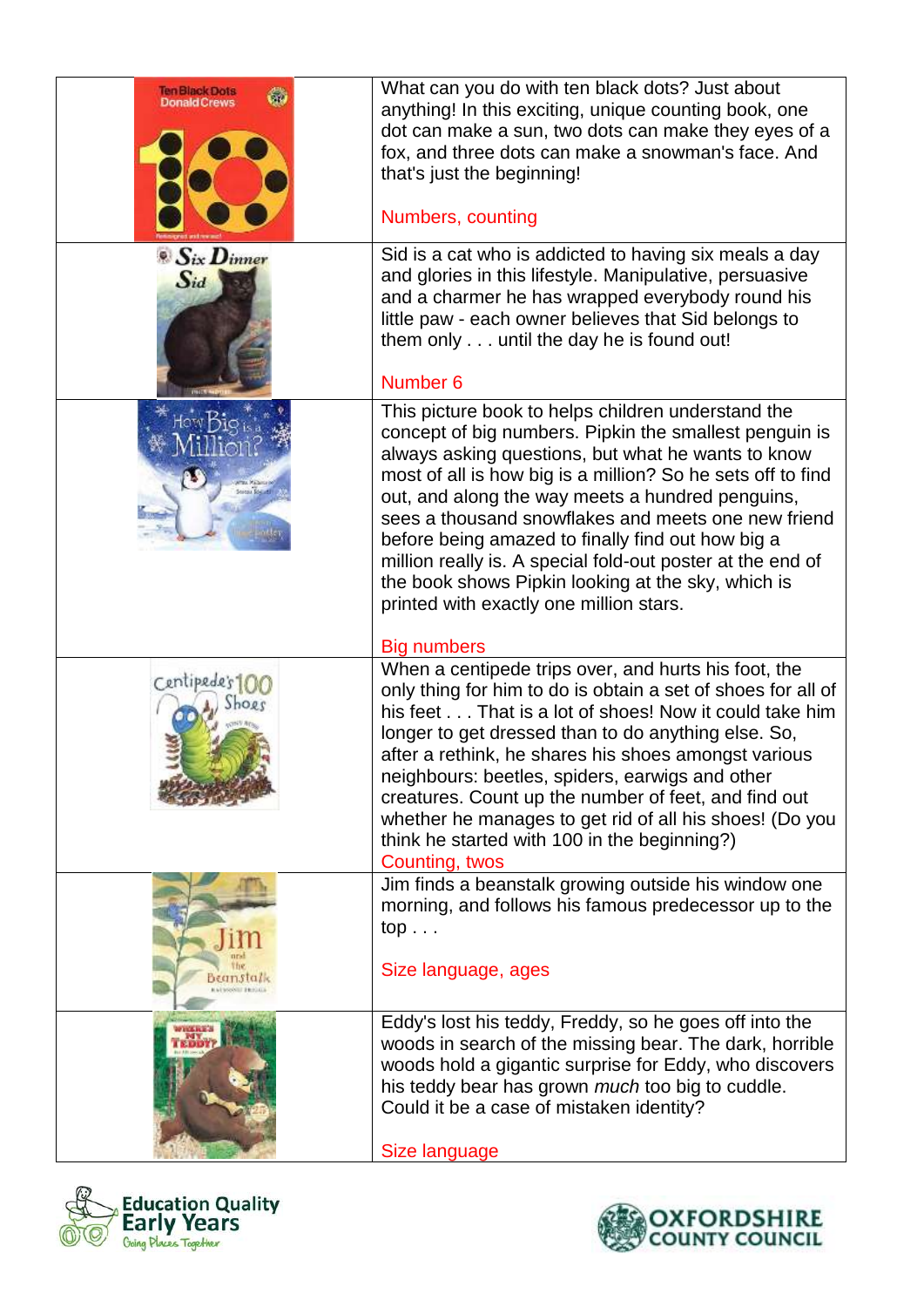| Who Sank the Boat?<br>Pamela Allen                            | Who sank the boat? Was it the cow or the donkey or<br>the sheep with her knitting? Surely it wasn't the tiny<br>little mouse?<br>Capacity, number, size                                                                                                                                                                                               |
|---------------------------------------------------------------|-------------------------------------------------------------------------------------------------------------------------------------------------------------------------------------------------------------------------------------------------------------------------------------------------------------------------------------------------------|
|                                                               | "Then the animals came, two by two  two by two<br>into the ark" There have been numerous picture-book<br>versions of the Old Testament tale of Noah and his ark,<br>but none as simply told and boldly illustrated for young<br>children as this rainbow-filled version by Lucy Cousins.<br>Number, pairs, counting in twos                           |
|                                                               | It's a beautiful spring morning and a perfect opportunity<br>for Percy the park keeper to trim the overgrown maze.<br>But mazes can be rather confusing and when Percy's<br>animal friends decide to have some fun, everyone is in<br>for a surprise<br><b>Positional language</b>                                                                    |
| <b>JASPER'S BEAMSTAIR</b>                                     | Jasper plants a bean. He waits for it to grow into a<br>beanstalk all week. How long will he have to wait<br>before he can start looking for giants?<br>Size language, time                                                                                                                                                                           |
|                                                               | From Henri Matisse's monkeys and Jackson Pollock's<br>poodles to Roy Lichtenstein's Ilamas and Wassily<br>Kandinsky's kangaroos, this beautiful 1-10 counting<br>book provides an imaginative learning experience that<br>will delight adults and children alike.<br>Counting                                                                         |
| <b>JULIA DONALDSON - AXEL SCHEFFLEE</b><br>duash<br>« Squeeze | A little old lady lives all by herself but she's not happy -<br>her house is just too small, even for one. Whatever can<br>she do? The wise old man knows: bring in a flappy,<br>scratchy, greedy, noisy crowd of farmyard animals.<br>When she pushes them all out again, she'll be amazed<br>at how big her house feels!<br>Numbers, size, capacity |



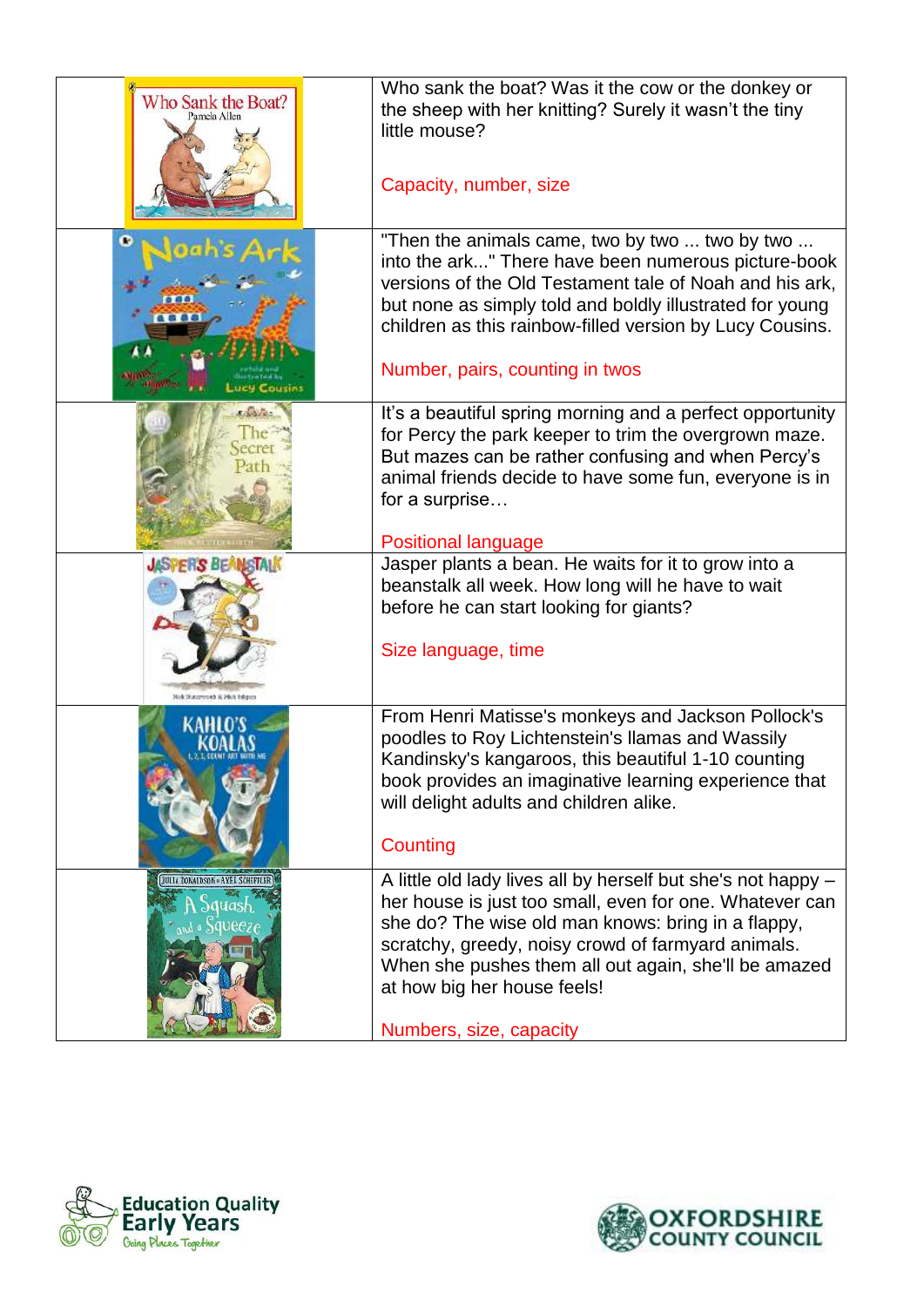|                                | Two greedy squirrels learn to share                                                                                                                                                                                                                                                                                        |
|--------------------------------|----------------------------------------------------------------------------------------------------------------------------------------------------------------------------------------------------------------------------------------------------------------------------------------------------------------------------|
|                                | Mathematical positional language                                                                                                                                                                                                                                                                                           |
|                                | In this charming book for pre-schoolers, Little Fish<br>invites us to explore the ocean and meet all his friends.<br>After being introduced to happy fish, grumpy fish, hairy<br>fish, scary fish and even curly-wurly fish (amongst<br>others), we finally get to meet Little Fish's favourite fish<br>of all - Mummy!    |
|                                | Shapes, patterns counting<br>This imaginative, funny counting book told in rhyme will                                                                                                                                                                                                                                      |
|                                | delight young readers with its silly, offbeat storyline and<br>amusing cast of characters.                                                                                                                                                                                                                                 |
| l'lore,                        | Counting                                                                                                                                                                                                                                                                                                                   |
| <sub>ri</sub> stmar            | Count the wishing stars as Little Mouse and his friends<br>wish for sparkling snow, a giant Christmas tree and lots<br>and lots of presents! With shiny stars on throughout the<br>book this will be a treasured Christmas story and<br>perfect for reading aloud to children this Christmas.<br><b>Christmas counting</b> |
|                                |                                                                                                                                                                                                                                                                                                                            |
| TEN LITTLE DINOSAURS           | Ten Little Dinosaurs set off in search of adventure<br>Read the bouncy rhyming story.<br>Count from ten to one and back again, as the Little<br>Dinosaurs disappear then reappear.<br>Spot and count the details on each page. Part of a<br>series                                                                         |
| Mike Brownlow N Simon Rickerty | Counting on and back                                                                                                                                                                                                                                                                                                       |
| PENNY DALE<br>en plas          | There were ten in the bed and the little one said, Let's<br>play hide-and-seek!. Look for the clues and help the<br>little one find his soft-toy animal friends in this third<br>story of their bedtime fun and games.                                                                                                     |
|                                | Number, positional language                                                                                                                                                                                                                                                                                                |



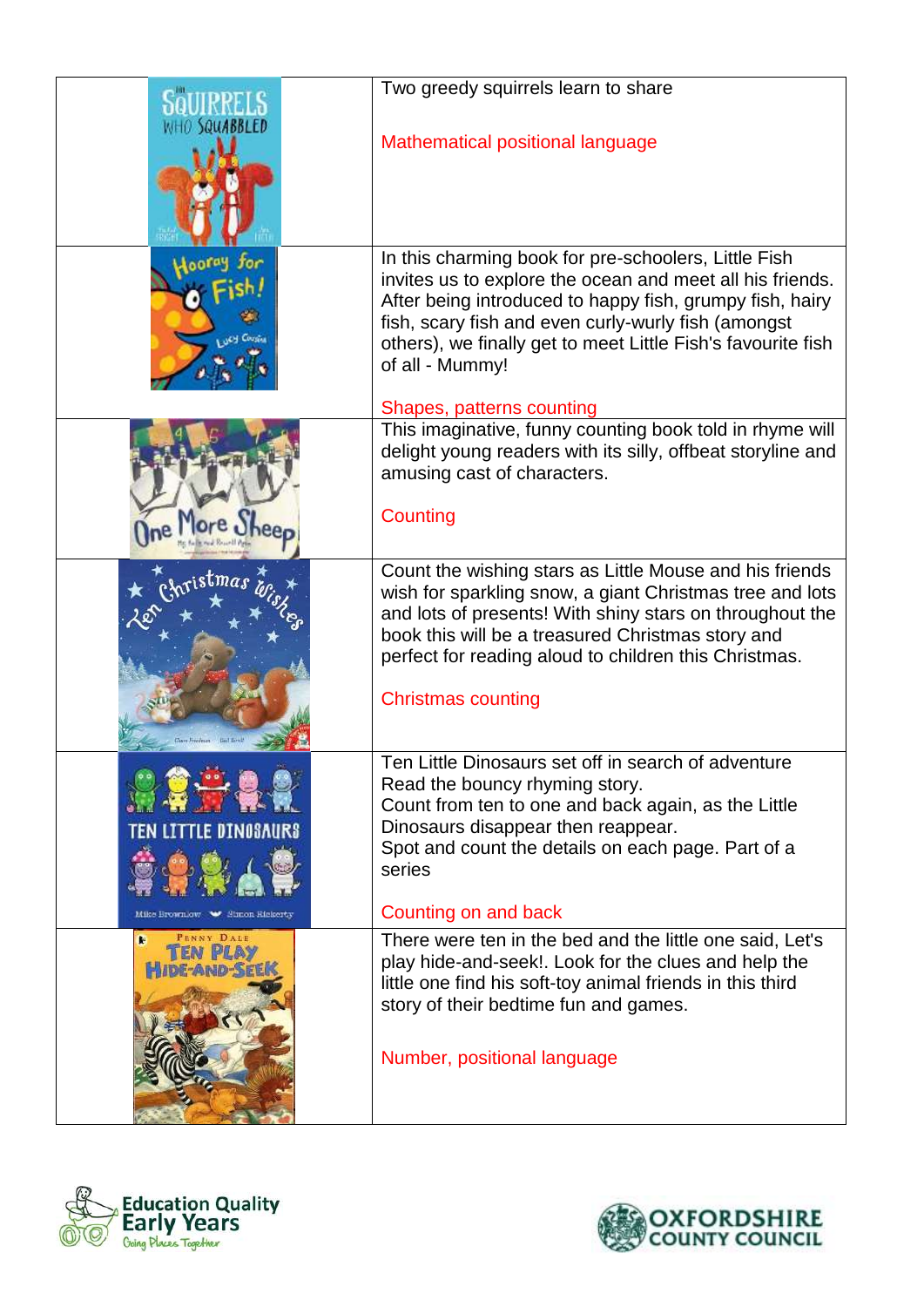|                    | Based on the characters from Dinosaur Roar!, a<br>picture book that is now recognised as a modern<br>classic. The rhyming text encourages children to join<br>in, helping them to learn their numbers as they count<br>down from 10 to 1, ending with a wonderful loud<br>ROAR!<br><b>Counting back</b>                                                                                                                                                                                                                                                                            |
|--------------------|------------------------------------------------------------------------------------------------------------------------------------------------------------------------------------------------------------------------------------------------------------------------------------------------------------------------------------------------------------------------------------------------------------------------------------------------------------------------------------------------------------------------------------------------------------------------------------|
| The <b>HULF</b> To | The Hueys have an important question about counting                                                                                                                                                                                                                                                                                                                                                                                                                                                                                                                                |
|                    | Wait! 0? Is 'none' a number?                                                                                                                                                                                                                                                                                                                                                                                                                                                                                                                                                       |
|                    | Number, counting                                                                                                                                                                                                                                                                                                                                                                                                                                                                                                                                                                   |
| DEIVER IEFFERS     |                                                                                                                                                                                                                                                                                                                                                                                                                                                                                                                                                                                    |
|                    | Zero. Zip. Zilch. NadaThat's what all the other numbers<br>think of Zero. He doesn't add anything in addition. He's<br>of no use in division. And don't even ask what he does<br>in multiplication. (Hint: Poof!) But Zero knows he's<br>worth a lot, and when the other numbers get into<br>trouble, he swoops in to prove that his talents are<br>innumerable.                                                                                                                                                                                                                   |
|                    | <b>Number</b>                                                                                                                                                                                                                                                                                                                                                                                                                                                                                                                                                                      |
| <b>ER TEFFIRS</b>  | The boy and the penguin still enjoy spending all their<br>time together That is, until the penguin starts to<br>dream of flying, ignoring the boys advice that it is<br>impossible. Running away, the penguin visits place<br>after place, searching for a chance to get his feet off<br>the ground. But will flying be everything he had hoped?<br>And is the boy missing him, as much as he is missing<br>the boy? A heart-warming story about friendship, love<br>and reaching for your dreams, from highly-regarded,<br>multi-award-winning author-illustrator Oliver Jeffers. |
|                    | <b>Mathematical language</b>                                                                                                                                                                                                                                                                                                                                                                                                                                                                                                                                                       |
|                    | Count along as nibbles chomps his way from one to<br>ten                                                                                                                                                                                                                                                                                                                                                                                                                                                                                                                           |
|                    | Number, counting                                                                                                                                                                                                                                                                                                                                                                                                                                                                                                                                                                   |



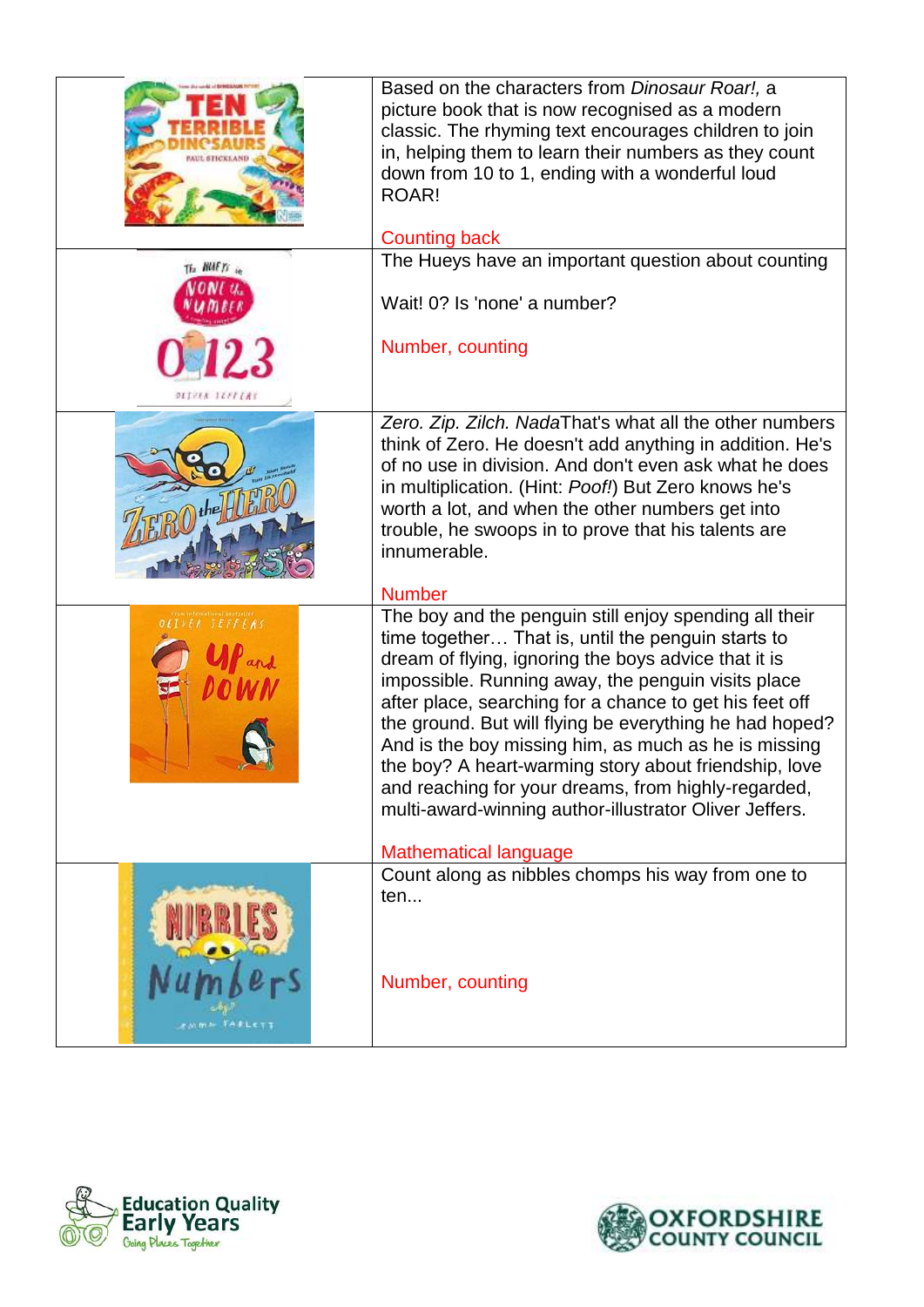| in c<br>A Pop-up Counting Book by David A. Carter                     | Inside each bright box are bugs to count from one to<br>ten. Bugs fans will laugh and learn as they lift open the<br>boxes and find colorful, comical bugs that pop out, run,<br>eat -- and even swim! How Many Bugs in a Box? will<br>keep children counting over and over again.<br>Number, counting                                                          |
|-----------------------------------------------------------------------|-----------------------------------------------------------------------------------------------------------------------------------------------------------------------------------------------------------------------------------------------------------------------------------------------------------------------------------------------------------------|
| <b>MICK INKPIIN</b>                                                   | Everything in the pet shop must go, even the rat with<br>half his whiskers missing! 'I'm only 1p. Choose me, ' he<br>calls. But first, the little boy must look through all the<br>other animal bargains<br>Money, number                                                                                                                                       |
| <b>CALLES SOON</b><br>Grow Into Them,<br><b>Thich by Pat Hutchins</b> | When little Titch outgrows his clothes, he receives<br>hand-me-downs from his brother and sister that are too<br>big. "You'll soon grow into them," they say. But Mother<br>decrees that Titch needs some brand-new clothes.<br>Soon it is his turn to say to someone else the words he<br>has heard so often.<br><b>Size</b>                                   |
| JULIA DONALESON AXEL SCHEFFLER<br>The Smartesy<br>. Lown              | George wished he wasn't the scruffiest giant in town.<br>So when he sees a new shop selling giant-sized<br>clothes, he decides it's time for a new look: smart<br>trousers, smart shirt, stripy tie, shiny shoes. Now he's<br>the smartest giant in town until he bumps into some<br>animals who desperately need his help - and his<br>clothes!<br><b>Size</b> |
| Inch by Inch<br>Leo Lives                                             | A small green inchworm is proud of his skill at<br>measuring anything--a robin's tail, a flamingo's neck, a<br>toucan's beak. Then one day a nightingale threatens to<br>eat him if he cannot measure his song. Children will<br>enjoy the clever inchworm's solution and delight in<br>finding the tiny hero on every page.<br><b>Measure</b>                  |
| <b>Clocks and More Clocks</b>                                         | When the hall clock reads twenty minutes past four,<br>the attic clock reads twenty-three minutes past four,<br>the kitchen clock reads twenty-five minutes past four,<br>and the bedroom clock reads twenty-six minutes past<br>four, what should Mr. Higgins do? He can't tell which of<br>his clocks tells the right time. He is in for a real surprise      |



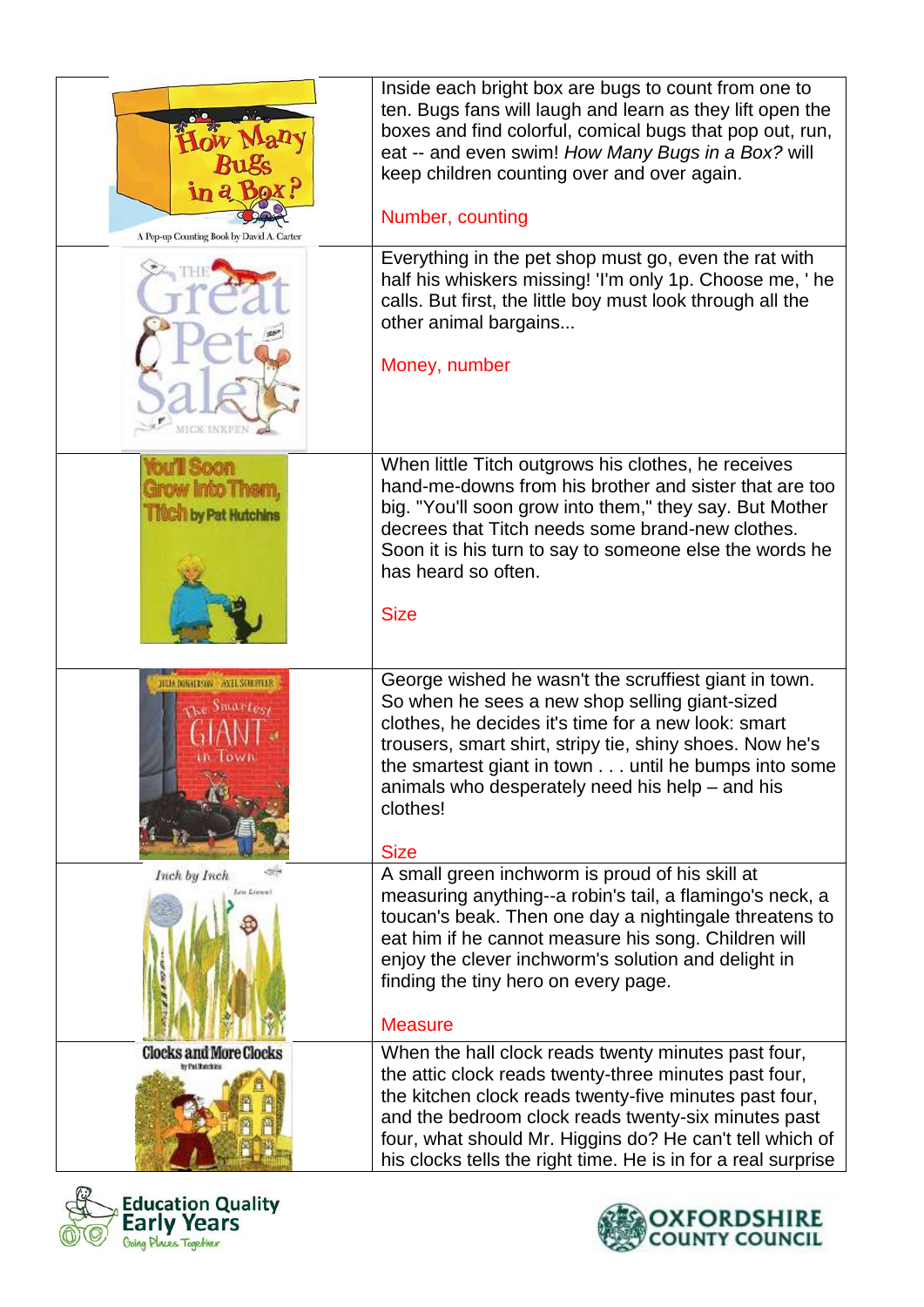|                                                      | when the Clockmaker shows him that they are all<br>correct!                                                                                                                                                                                                                                                                                                                                                                          |
|------------------------------------------------------|--------------------------------------------------------------------------------------------------------------------------------------------------------------------------------------------------------------------------------------------------------------------------------------------------------------------------------------------------------------------------------------------------------------------------------------|
|                                                      | <b>Time</b>                                                                                                                                                                                                                                                                                                                                                                                                                          |
| <b>Five Minutes' Pettee</b><br><b>Jill Marphy</b>    | This is the story of Mrs Large the elephant - who just<br>needs five minutes of peace and quiet away from her<br>boisterous children! So, taking refuge in the bathroom,<br>she fills herself a hot, foamy bubble bath and takes in a<br>tray of her favourite breakfast and the morning paper.<br>But there's never a dull moment with the Larges, and it<br>soon becomes clear that mum's quiet time is to be very<br>short-lived! |
|                                                      | Time, number                                                                                                                                                                                                                                                                                                                                                                                                                         |
|                                                      | Granpa nurses his granddaughter's dolls, mistakes her<br>strawberry-flavoured pretend ice-cream for chocolate,<br>takes her tobogganing in the snow, and falls in with her<br>imaginary plans to captain a ship to Africa, like all good<br>Granpa's should. It is a friendship that children who<br>read this book will long remember                                                                                               |
|                                                      | Age                                                                                                                                                                                                                                                                                                                                                                                                                                  |
| <sup>3</sup> The Bad-Tempered Ladybird<br>Eric Carle | The bad-tempered ladybird picks fights with every<br>animal he meets, but soon learns the importance of<br>friends and turns into a far nicer, happier bug.<br>Time, sizes                                                                                                                                                                                                                                                           |
|                                                      |                                                                                                                                                                                                                                                                                                                                                                                                                                      |
| $\text{Spot's}$<br>Birthday<br>Party                 | Join Spot at his birthday party as he finds his friends<br>one-by-one in this exciting game of hide-and-seek.<br>Happy birthday, Spot!                                                                                                                                                                                                                                                                                               |
| ift-the-fl<br>Eric Hill                              | Mathematical positional language                                                                                                                                                                                                                                                                                                                                                                                                     |
|                                                      | Mrs Lather is getting quite worked up in her laundry.<br>She hates washing socks, she hates washing vests,<br>she really doesn't much like washing trousers or<br>dresses either. But her job gets rather more difficult<br>when her customers start bringing in more unusual<br>washing loads                                                                                                                                       |
| <b><i>ENTERT PERMITS</i></b>                         | Matching, sorting, counting                                                                                                                                                                                                                                                                                                                                                                                                          |



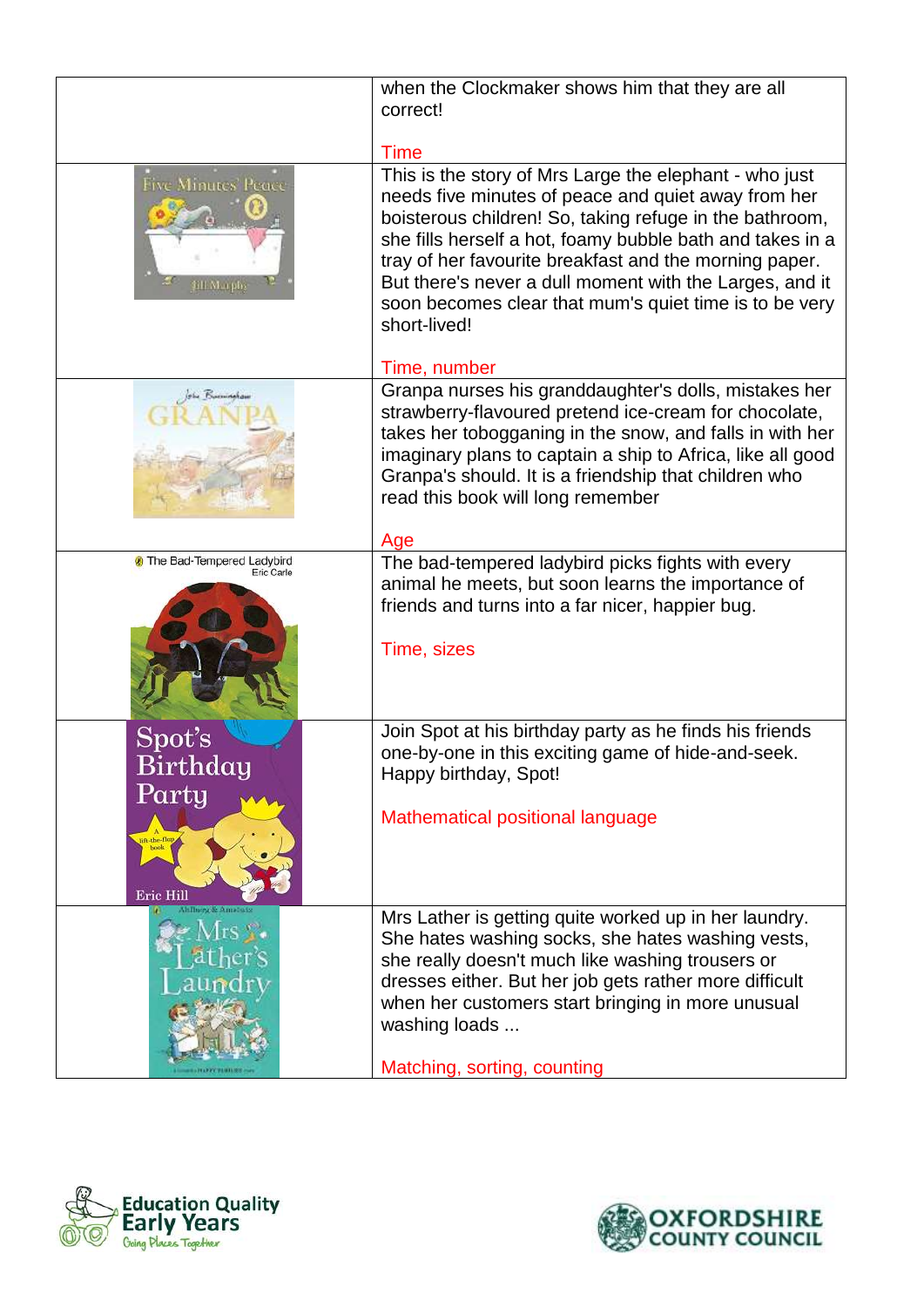| Shindey Hughes<br>Alfre's Feet                                       | Splish, splash, splosh! Alfie has new yellow boots that<br>are perfect for walking through puddles and stamping<br>in mud. There's something not quite right about them,<br>though - they're making Alfie's feet turn outwards                                                                                                                                                                   |
|----------------------------------------------------------------------|--------------------------------------------------------------------------------------------------------------------------------------------------------------------------------------------------------------------------------------------------------------------------------------------------------------------------------------------------------------------------------------------------|
|                                                                      | <b>Mathematical language</b>                                                                                                                                                                                                                                                                                                                                                                     |
| We're Going on a Bear Hunt<br>Michael Royes<br><b>Helen Dsenhary</b> | Follow and join in the family's excitement as they wade<br>through the grass, splash through the river and squelch<br>through the mud in search of a bear. What a surprise<br>awaits them in the cave on the other side of the dark<br>forest!                                                                                                                                                   |
|                                                                      | Mathematical positional language                                                                                                                                                                                                                                                                                                                                                                 |
| <b>ROSIE'S</b>                                                       | Rosie's walk around the farmyard, pursued by the<br>hungry but clumsy fox, has become a beacon in the<br>world of children's picture books, an ever-popular<br>classic which generations have enjoyed. Children love<br>the humour of this near-wordless story. One disaster<br>after another befalls the poor fox while Rosie goes on<br>her way, supremely unaware of the danger behind her.   |
|                                                                      | <b>Mathematical language</b>                                                                                                                                                                                                                                                                                                                                                                     |
| Mr Archimedes' Bath<br>Pamela Allen                                  | When Mr Archimedes takes a bath with three of his<br>friends, Kangaroo, Wombat and Goat, the water<br>always overflows and makes a mess. Mr Archimedes<br>is determined to find the culprit. Using a measure and<br>taking turns getting out, they finally discover who it is.<br>Early science made fascinating with the use of animal<br>characters, comical text and colourful illustrations. |
| <b>DON'T FORGET</b><br>THE BACON!<br>by Pot Hutchins                 | Capacity<br>'Six farm eggs, a cake for tea, a pound of pears and<br>don't forget the bacon.' A young boy sets out to do the<br>shopping, determined to remember his simple list but<br>as the sights and sounds of town distract him he finds<br>himself in a terrible muddle.<br>Number, counting                                                                                               |



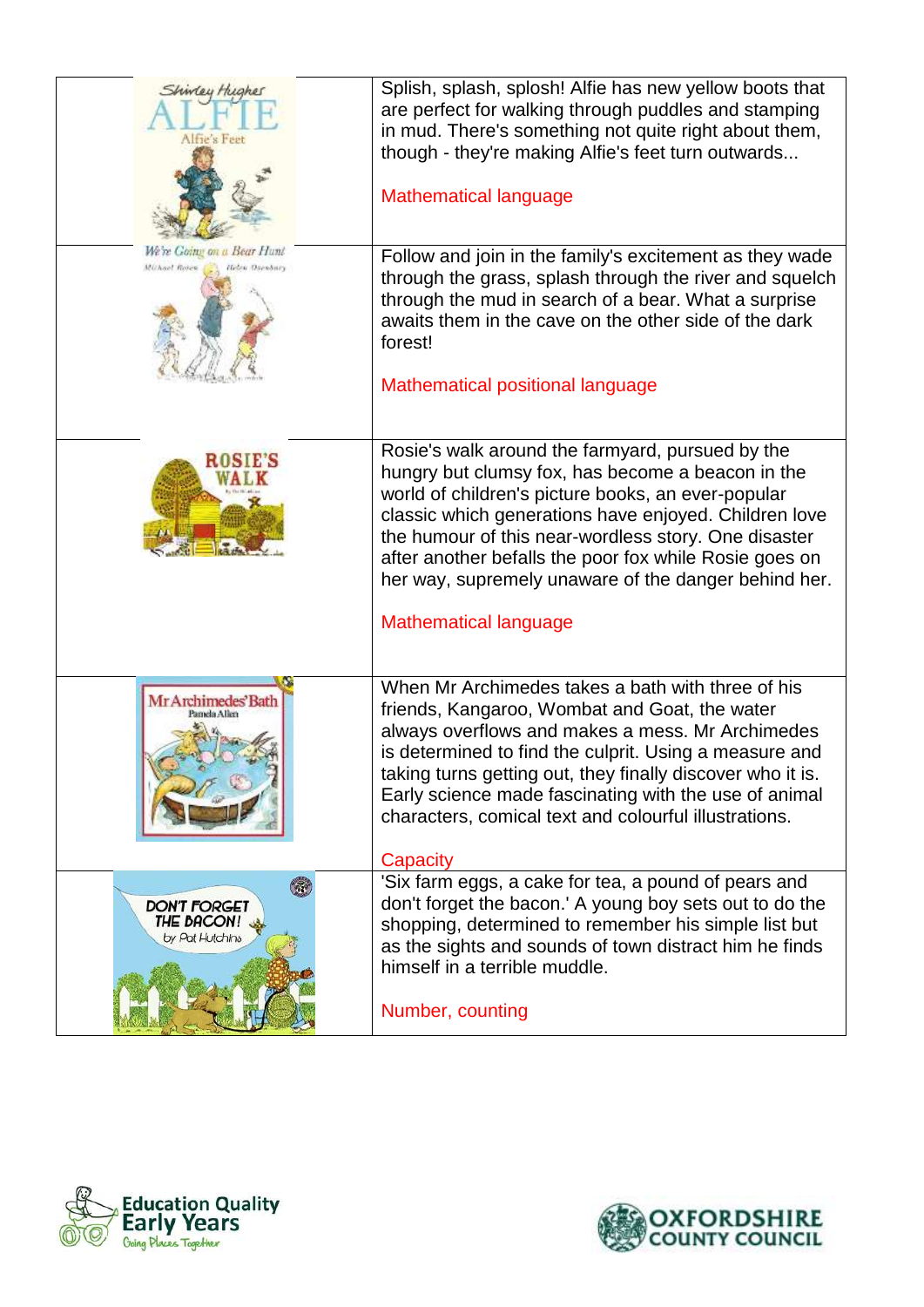| A Counting Journey through Tanzania                          | Join Arusha, Mosi, Tumpe and their Maasai friends as<br>they set out on a counting journey through the<br>grasslands of Tanzania. Along the way, the children<br>encounter all sorts of animals including elephants, lions<br>and monkeys, while counting from one to ten in both<br>English and Swahili.<br>Counting, number                |
|--------------------------------------------------------------|----------------------------------------------------------------------------------------------------------------------------------------------------------------------------------------------------------------------------------------------------------------------------------------------------------------------------------------------|
|                                                              | This brand new board book format brings the gigantic<br>humor of bestselling, award-winning team Jane Yolen<br>and Mark Teague to the youngest readers, helping<br>them learn to count from one to ten with a simple,<br>rhyming text and laugh-out-loud illustrations!<br>Counting, number                                                  |
|                                                              | A series of simple questions directs young readers to<br>determine the differences between seemingly similar<br>objects, encouraging them to develop powers of<br>observation, discrimination, and visual analysis.<br>There's plenty of opportunity to practice counting, too<br>(but that's just the beginning!).<br>Counting, differences |
| Where's<br>Spot?<br>Eric Hill<br>The only ad 18-de-liop book | Lift each flap to find all sorts of funny animal surprises,<br>before discovering where cheeky Spot has been<br>hiding.<br>Mathematical positional language                                                                                                                                                                                  |
| numbers<br>colours<br><b>Shapes</b><br>board book            | A soft-to-touch, padded board book about numbers,<br>colours, shapes and more. Packed with over 100 first<br>words to learn and bright, vibrant pictures that babies<br>will love to look at!<br>Numbers, shapes                                                                                                                             |